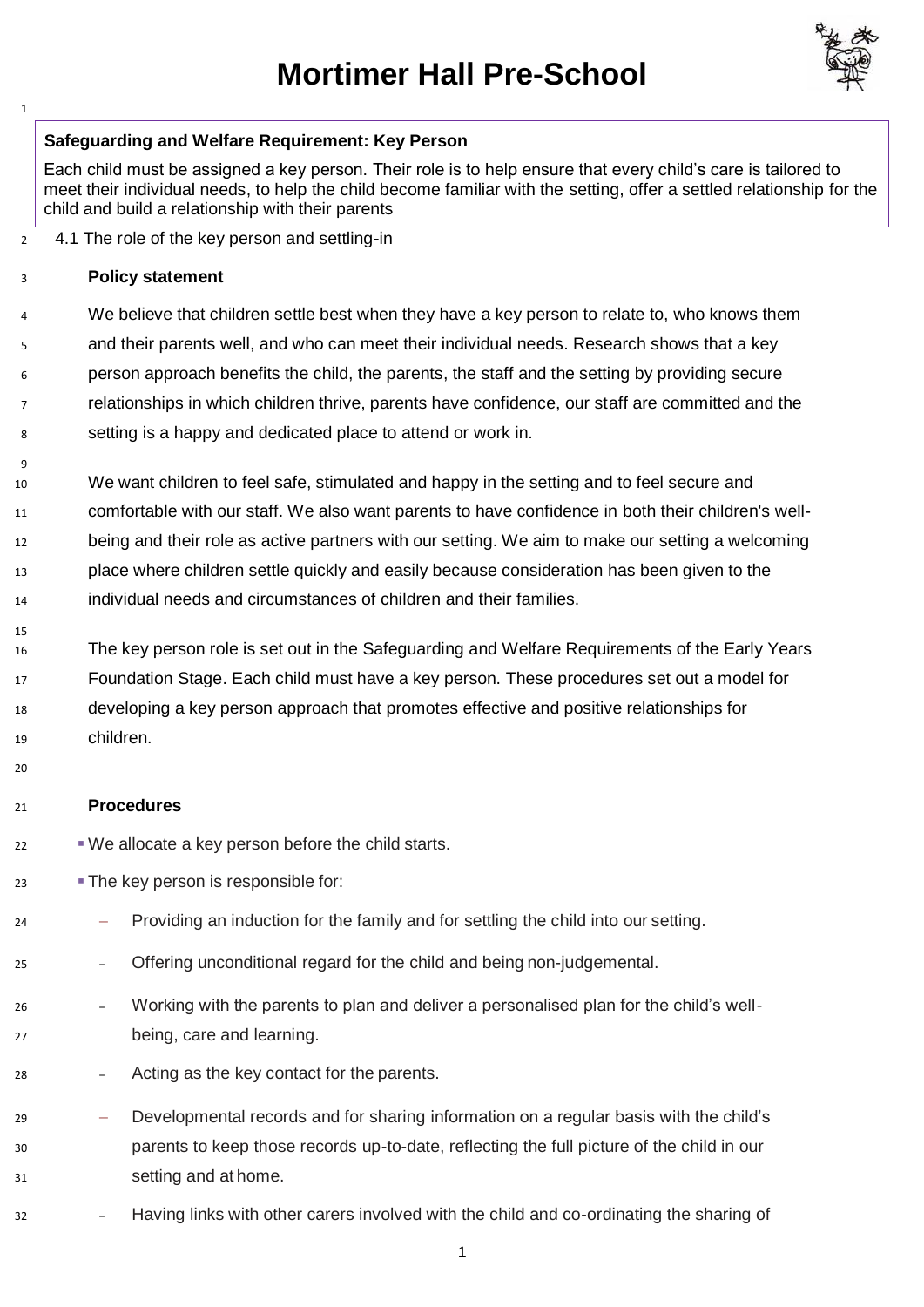4.1 The role of the key person and settling-in



- appropriate information about the child's development with those carers.
- − Encouraging positive relationships between children in her/his key group, spending time with them as a group each day.
- <sup>36</sup> We promote the role of the key person as the child's primary carer in our setting, and as the basis for establishing relationships with other adults and children.
- Each key person has a 'buddy' who will provide a point of contact for a child in the event of the keyperson's absence.
- *Settling-in*
- 41 Before a child starts to attend our setting, we use a variety of ways to provide his/her parents with information. These include written information (including [our/my] prospectus and policies), displays about activities available within the setting, information days and evenings and individual meetings with parents.
- **During the half-term before a child is enrolled, we provide opportunities for the child and his/her** parents to visit the setting.
- <sup>47</sup> The key person welcomes and looks after the child and his/her parents at the child's first sessionand during the settling-in process.
- 49 We use pre-start visits and the first session at which a child attends to explain and complete,with his/her parents, the child's registration records.
- 51 When a child starts to attend, we explain the process of settling-in with his/her parents andjointly decide on the best way to help the child to settle into the setting.
- 53 We have an expectation that the parent, carer or close relative, will stay for most of the session during the first week, gradually taking time away from their child; increasing this time as and when the child is able to cope.
- Younger children will take longer to settle in, as will children who have not previously spent time away from home. Children who have had a period of absence may also need their parent to be on hand to re- settle them.
- 59 We judge a child to be settled when they have formed a relationship with their key person; for example, the child looks for the key person when he/she arrives, goes to them for comfort, and seems pleasedto be with them. The child is also familiar with where things are and is pleased to see other children and participate in activities.
- When parents leave, we ask them to say goodbye to their child and explain that they will be coming back, and when.